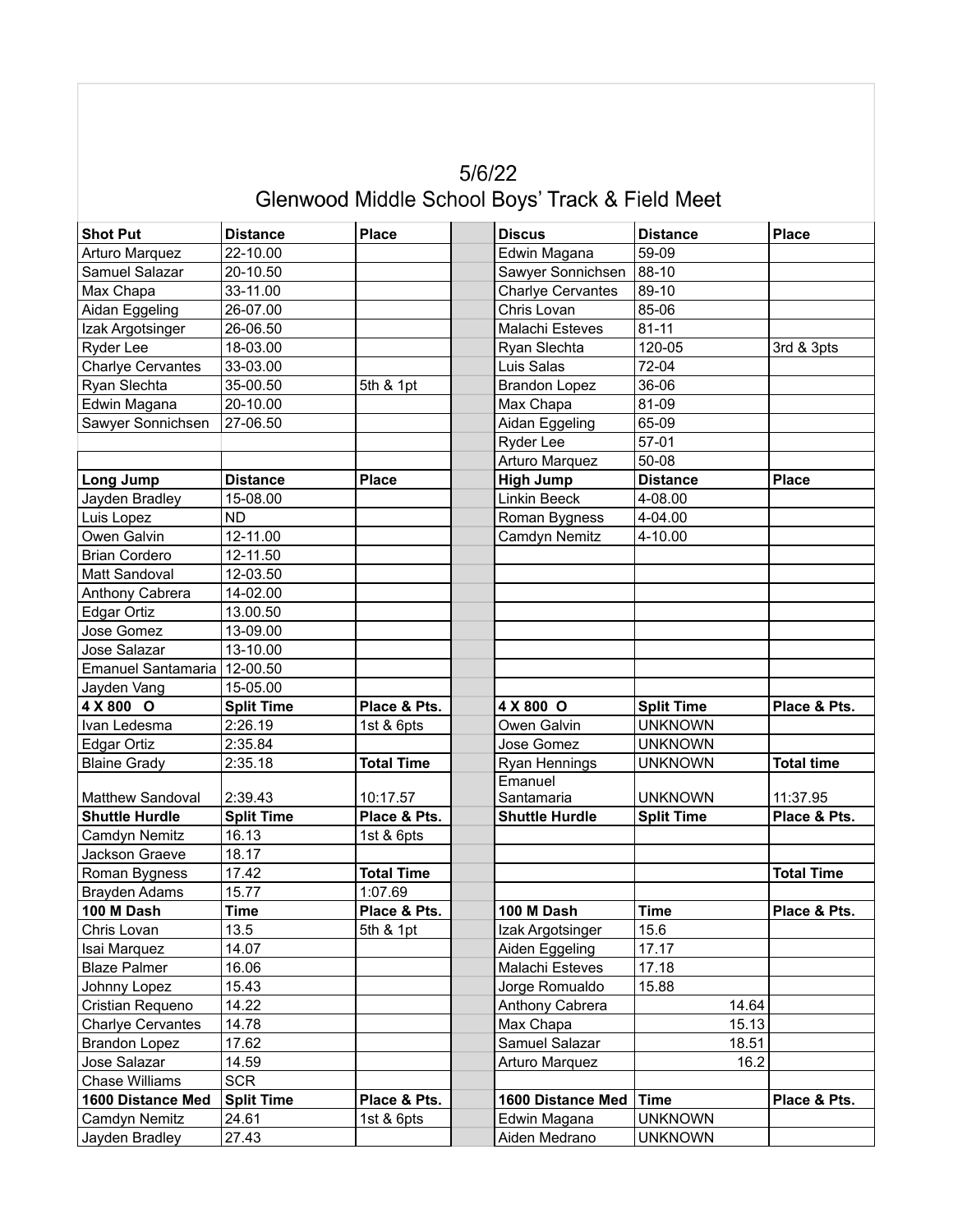| <b>Linkin Beeck</b>            | 1:02.57           | <b>Total Time</b> | Sawyer Sonnichsen     | <b>UNKNOWN</b>    | <b>Total Time</b> |
|--------------------------------|-------------------|-------------------|-----------------------|-------------------|-------------------|
|                                |                   |                   | Emanuel               |                   |                   |
| Ivan Ledesma                   | 2:23.45           | 4:18.22           | Santamaria            | <b>UNKNOWN</b>    | 5:29.37           |
| 400 M Dash                     | <b>Time</b>       | Place & Pts.      | 400 M Dash            | <b>Time</b>       | Place & Pts.      |
| Carlos Garnica                 | 1:16.06           |                   | Anthony Cabrera       | 1:11.57           |                   |
| Jackson Graeve                 | 1:01.32           | 3rd & 3pts        | <b>Brian Cordero</b>  | 1:05.53           |                   |
| Johnny Lopez                   | 1:15.13           |                   |                       |                   |                   |
| 4 x 200 X                      | <b>Split Time</b> | Place & Pts.      | 4 x 200 X             | <b>Split Time</b> | Place & Pts.      |
| Luis Lopez                     | 24.91             |                   | Jose Salazar          | <b>UNKNOWN</b>    |                   |
| Jayden Vang                    | 27.81             |                   | Owen Galvin           | <b>UNKNOWN</b>    |                   |
| Chris Lovan                    | 30.46             | <b>Total Time</b> | Ryan Hennings         | <b>UNKNOWN</b>    | <b>Total Time</b> |
| Ryan Slechta                   | 28.05             | 1:52.18           | Samuel Salazar        | <b>UNKNOWN</b>    | 2:14.59           |
| <b>1600 M Run</b>              | <b>Time</b>       | Place & Pts.      | <b>1600 M Run</b>     | <b>Time</b>       | Place & Pts.      |
| <b>Blaine Grady</b>            | 6:13.07           |                   | Jose Gomez            | 5:37.48           | 4th & 2pts        |
| Edgar Ortiz                    | 5:59.55           |                   | Matthew Sandoval      | 6:06.19           |                   |
| <b>10 Fit Hurdles</b>          | <b>Time</b>       | Place & Pts.      | <b>10 Flt Hurdles</b> | <b>Time</b>       | Place & Pts.      |
| Brayden Adams                  | 16.18             | 2nd & 4pts        | Roman Bygness         | 17.97             |                   |
| Camdyn Nemitz                  | 15.77             | 1st & 6pts        |                       |                   |                   |
| 200 M Dash                     | <b>Time</b>       | Place & Pts.      | 200 M Dash            | <b>Time</b>       | Place & Pts.      |
| Chris Lovan                    | 30.43             |                   | Anthony Cabrera       | 31.92             |                   |
| Samuel Salazar                 | 39.45             |                   | Malachi Esteves       | 36.76             |                   |
| Edwin Magana                   | 32.72             |                   | Ryder Lee             | 33.71             |                   |
| Jorge Romualdo                 | 32.45             |                   | <b>Brandon Lopez</b>  | 38.41             |                   |
| Carlos Garnica                 | 35.1              |                   | Ryan Slechta          | <b>SCR</b>        |                   |
| Jayden Bradley                 | 26.97             | 3rd & 2pts        | Isai Marquez          | 29.72             |                   |
| Cristian Requeno               | 29.78             |                   | Luis Salas            | 32.66             |                   |
| <b>Blaze Palmer</b>            | 34.25             |                   | Johnny Lopez          | 31.14             |                   |
| 800 Sprint Med                 | <b>Split Time</b> | Place & Pts.      | 800 Sprint Med        | <b>Split Time</b> | Place & Pts.      |
| Jayden Vang                    | 12.07             | 3rd & 2pts        | Carlos Garnica        | <b>UNKNOWN</b>    |                   |
| Cristian Requeno               | 14.73             |                   | Owen Galvin           | <b>UNKNOWN</b>    |                   |
| Luis Lopez                     | 26.6              | <b>Total Time</b> | Ryan Hennings         | <b>UNKNOWN</b>    | <b>Total Time</b> |
| <b>Brian Cordero</b>           | 1:05.67           | 2:00.20           | <b>Chase Williams</b> | <b>UNKNOWN</b>    | 2:03.94           |
| 200 Hurdles                    | <b>Time</b>       | Place & Pts.      | 200 Hurdles           | <b>Time</b>       | Place & Pts.      |
| <b>Linkin Beeck</b>            | 31.01             | 4th & 2pts        | Roman Bygness         | 32.24             |                   |
| <b>Brayden Adams</b>           | 30.34             | 3rd & 3pts        |                       |                   |                   |
| 800 M. Run                     | Time              | Place & Pts.      | 800 M. Run            | <b>Time</b>       | Place & Pts.      |
| Ivan Ledesma                   | 2:29.74           | 4th & 2pts        | Jose Gomez            | 2:40.70           |                   |
|                                |                   |                   | Emanuel               |                   |                   |
| <b>Blaine Grady</b>            | 2:44.79           |                   | Santamaria            | 3:15.65           |                   |
| <b>Matthew Sandoval</b>        | 2:49.12           |                   |                       |                   |                   |
| 4 x 100 X                      | <b>Split Time</b> | Place & Pts.      | 4 x 100 X             | <b>Split Time</b> | Place & Pts.      |
| Luis Lopez                     | 11.78             |                   | <b>Blaze Palmer</b>   | <b>UNKNOWN</b>    |                   |
| Ryan Slechta                   | 12.65             |                   | Luis Salas            | <b>UNKNOWN</b>    |                   |
| Jackson Graeve                 | 13.41             | <b>Total Time</b> | Cristian Requeno      | <b>UNKNOWN</b>    | <b>Total Time</b> |
| Jayden Bradley                 | 13.24             | 52.08             | Jose Salazar          | <b>UNKNOWN</b>    | 58.61             |
| 4 x 400                        | <b>Split Time</b> | Place & Pts.      | 4 x 400               | <b>Split Time</b> | Place & Pts.      |
| Linkin Beeck                   | 1:03.32           | 2nd & 4pts        | Carlos Garnica        | <b>UNKNOWN</b>    |                   |
| Edgar Ortiz                    | 1:02.76           |                   | Sawyer Sonnichsen     | <b>UNKNOWN</b>    |                   |
| Jayden Vang                    | 1:13.08           | <b>Total Time</b> | Ryan Hennings         | <b>UNKNOWN</b>    | <b>Total Time</b> |
| <b>Brian Cordero</b>           | 1:08.34           | 4:27.79           | Samuel Salazar        | <b>UNKNOWN</b>    | 5:22.15           |
|                                |                   |                   |                       |                   |                   |
|                                |                   |                   |                       |                   |                   |
|                                |                   |                   |                       |                   |                   |
| B means use<br>starting blocks |                   |                   |                       |                   |                   |
| X means closed                 |                   |                   |                       |                   |                   |
| hand off                       |                   |                   |                       |                   |                   |